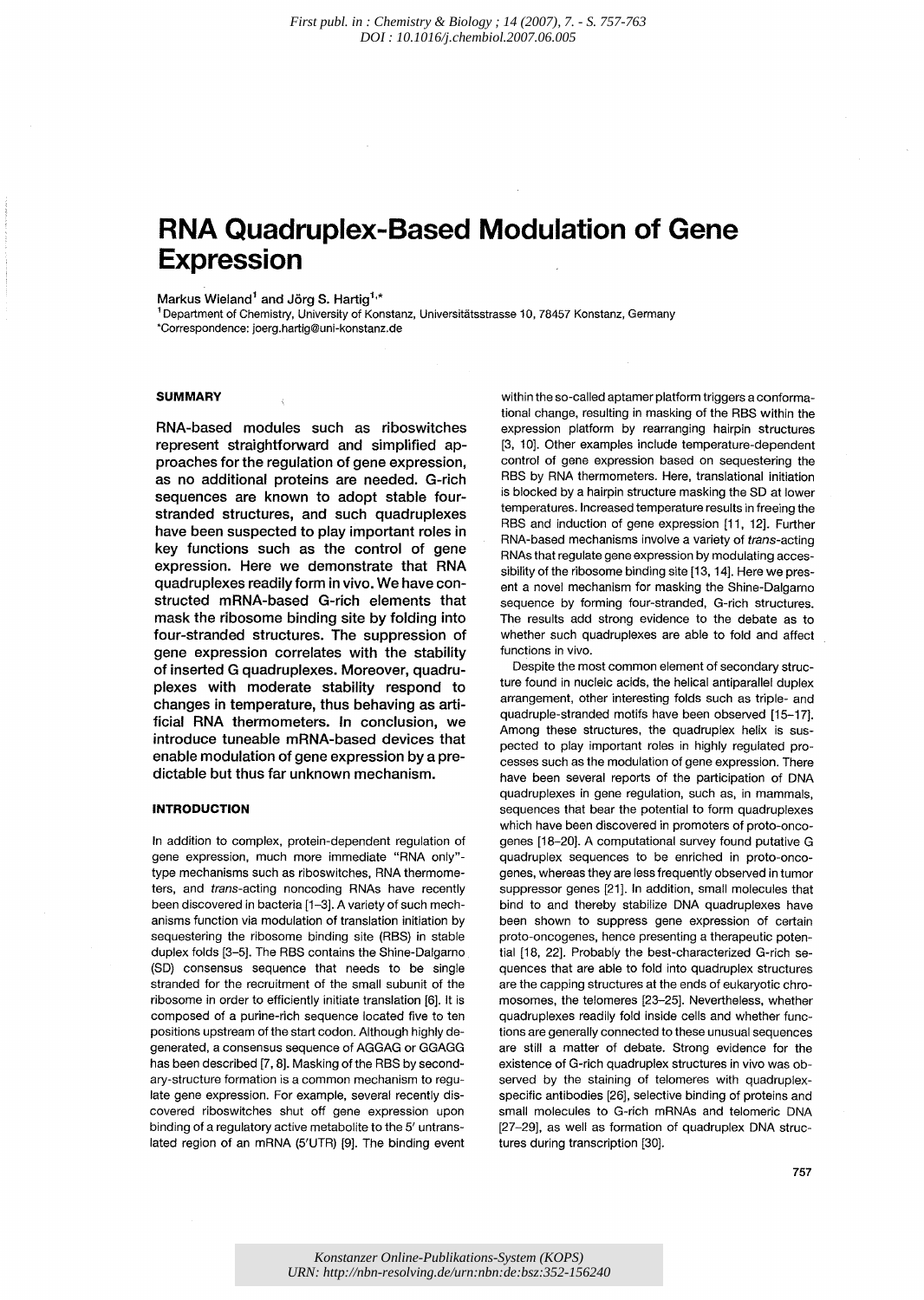In contrast to four-stranded DNA, RNA quadruplexes are less characterized, although G-rich RNA is able to fold into equivalent structures with stabilities comparable to their DNA counterparts [31]. Recently, Balasubramanian and coworkers have described an interesting RNA quadruplex that modulates translation of a protooncogene in a mammalian cancer cell line [32]. The authors reported a 4-fold reduction in gene expression using an in vitro translation assay. Furthermore, a potential regulative role of four-stranded G-rich sequences has been suggested recently in alternative splicing of human premRNA [33]. Here we present rationally designed quadruplexes inserted into the ribosome binding site of a bacterial reporter gene. This setup has the advantage that observed effects on gene expression can be compared to data obtained with other structural elements.

# **RESULTS**

Quadruplexes Efficiently Modulate Gene Expression

We have designed a series of sequences that contain Grich elements surrounding the Shine-Dalgarno sequence of a reporter gene coding for enhanced green fluorescent protein (eGFP). The inserted G-rich stretches were placed immediately up- and downstream of the SD without altering the consensus sequence (Figure 1A). In order to determine whether a stable quadruplex is able to fold in vivo resulting in interference with translational initiation, we have inserted a sequence that should fold into a highly stable four-stranded structure. High stability was realized by choosing a sequence that should be able to fold into a quadruplex composed of three stacks of G tetrads combined with short loops between G stretches flanking the SD sequence containing only one uridine, termed  $G_3U$ (Figure 1B). Short loops result in remarkable stability of quadruplexes, as has been demonstrated for DNA quadruplexes previously and is shown for our RNA sequences later [34]. Interestingly, upon insertion of the stable quadruplex sequence  $(G_3U)$ , eGFP expression was reduced by 96% with respect to the wild-type RBS (WT) (see Figure 1C).

In our design, less stable quadruplexes should repress gene expression less efficiently, as the SD should be more accessible. The stability of quadruplexes depends on the number of G stacks, the loop size, and loop composition [31, 34]. It is therefore possible to fine-tune the stability of a quadruplex fold. Starting from the stable quadruplex G<sub>3</sub>U, two possibilities for destabilization were tested. First, increasing the loop length between G stretches flanking the SD from one to two uridines results in a variant termed  $G_3U_2$ . In accordance with the proposed stability, eGFP expression increased 3-fold compared to G3U, but still displaying only 10% ofWT eGFP expression. A second possibility consists of the reduction in the number of G tetrad stacks from three to two, resulting in the variant  $G_2U$  starting from  $G_3U$  (Figure 1). The variant  $G_2U$ shows more pronounced expression of eGFP with respect to  $G_3U$  and  $G_3U_2$ , displaying 30% expression compared to the WT sequence. Next, we designed even more desta-





(A) Sequences that were cloned into the 5'UTR of eGFP. The Shine-Oalgarno sequence (SO) is shown in italics and was not altered. The start codon is shown in bold.

(8) Possible quadruplex folds of selected clones masking the SO sequence (shown in italics). The RNA quadruplexes fold into paralleloriented quadruplexes as determined by CO spectroscopy.

(C) Influence of quadruplexes on reporter gene expression. Stable quadruplexes strongly suppress gene expression, whereas less stable folds permit efficient translation. Error bars reflect the standard deviation of three independent experiments.

bilized quadruplex sequences by combining the twostack design with a loop size of two (variant  $G_2U_2$ ), as well as reducing the number of G stretches that might participate in a quadruplex to four, enforcing a putative quadruplex with a potentially destabilizing long loop (termed G<sub>2</sub>LL). In both cases, efficient eGFP expression was observed displaying about 80% of WT activity (Figure 1C).

In order to validate that the reduced gene expression upon insertion of the quadruplexes results from masking the SD sequence and is not due to preliminary termination of transcription, we have carried out in vitro transcription experiments using linearized plasmid templates. For these studies we have used T7 RNA polymerase, which is the same that drives transcription of eGFP in vivo in pET16 constructs. As can be seen in Figure S1 (see the Supplemental Data available with this article online), no difference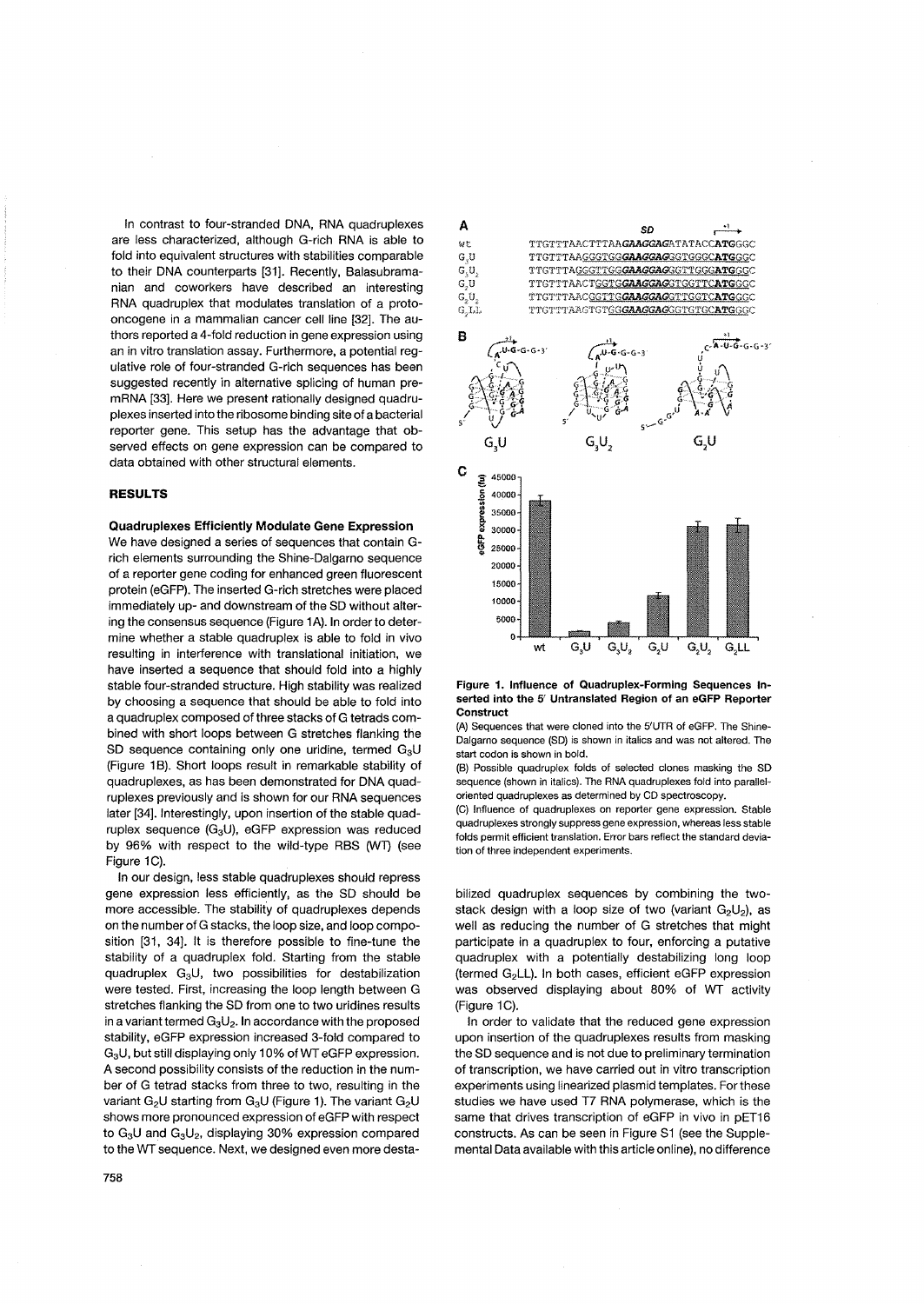is observed for the transcription of the linearized plasmid templates WT and G<sub>3</sub>U containing the strongest quadruplex. Both sequences can be transcribed to full length with no preliminary termination visible, except for expected short products resulting from inefficient transcription initiation.

## Investigation of Quadruplex Topologies and Stabilities

In order to characterize the inserted G-rich RNA sequences with respect to their structure and stability, we carried out circular dichroism (CD) studies using synthetic RNAs corresponding to the sequences inserted into the mRNAs (underlined in Figure 1A). Monovalent cations, especially potassium, increase the stability of quadruplex structures [35, 36). Intracellular potassium levels are known to be high in bacteria. In Escherichia coli, concentrations of 200-250 mM are usually found, with deviations ranging from 100 mM to a maximum of 600 mM if grown in high osmolarity media [37]. For the structure and stability investigation of the engineered RNA quadruplexes in vitro, we decided to measure their CD spectra in buffered solutions containing 100 mM KCI, a concentration that is already known to highly stabilize quadruplex structures [36, 38). Figure 2A shows the CD spectra of the inserted G-rich sequences. All sequences fold into paralleloriented quadruplex sequences, indicated by a minimum at 240 nm and a maximum at 263 nm, which are the expected values for a parallel fold [39). Quadruplexes composed of three G tetrads (G<sub>3</sub>U and G<sub>3</sub>U<sub>2</sub>) display stronger CD signatures compared to sequences that should fold into four-stranded structures with two G stacks (G<sub>2</sub>U and  $G_2U_2$ ). The sequence  $G_2LL$  shows intermediate CD intensities. The fact that all quadruplexes fold into parallelorientated strands is not surprising, as RNA quadruplexes generally disfavor the antiparallel fold. In order to form an antiparallel topology, guanosines have to adopt in part the syn conformation, which is highly unfavorable for RNA due to the ribose  $C_3'$  endo conformation [40].

To access the stability of the investigated RNA quadruplexes, we followed the thermal denaturation of the parallel, four-stranded structures at 263 nm by CD spectroscopy (Figure 2B). As expected, RNA quadruplexes composed of three G tetrads display much higher melting points compared to the two-stack counterparts, that is, >90°C for G<sub>3</sub>U and  $78.7$ °C for G<sub>3</sub>U<sub>2</sub> compared to 56.5°C for G<sub>2</sub>U, 53.7°C for G<sub>2</sub>U<sub>2</sub>, and 66.2°C for G<sub>2</sub>LL. When cooling the samples, no hysteresis was observed, pointing to fast folding kinetics (data not shown). The impressive stability of  $G_3U$  is in agreement with the results obtained for DNA quadruplexes composed of three stacked G tetrads containing short loops reported by Balasubramanian, Neidle, and coworkers [34). Nevertheless, RNA quadruplexes containing only two G tetrads  $(G_2U, G_2U_2,$  and  $G_2LL$ ) still display pronounced stability. Surprisingly, the sequence G<sub>2</sub>LL shows higher stability than  $G_2U$  and  $G_2U_2$ , a result not expected from the expression data. Apart from this exception, the stability of



#### Figure 2. Circular Dichroism Experiments for the Elucidation of the Folding Topology and Stability of RNA Quadruplex **Sequences**

(A) CD spectra of RNAs (5  $\mu$ M concentration in 50 mM Tris [pH 7.5], 100 mM KCI; the sequences used for the CD experiments are underlined in Figure 1A and given in Experimental Procedures). G<sub>2</sub>U (black).  $G_3U_2$  (red),  $G_2U$  (green),  $G_2U_2$  (blue), and  $G_2LL$  (cyan) indicate that the engineered RNA sequences containing the Shine-Dalgarno sequence fold into parallel-oriented quadruplex structures indicated by a maximum at 263 nm and a minimum at 240 nm.

(8) Decrease in the maximum CD signal at 263 nm with increasing temperature indicates the thermal stability of the quadruplex structures. The inserted quadruplex sequences display melting points of >90'C for G<sub>3</sub>U, 78.7°C for G<sub>3</sub>U<sub>2</sub>, 56.5°C for G<sub>2</sub>U, 53.7°C for G<sub>2</sub>U<sub>2</sub>, and  $66.2^{\circ}$ C for G<sub>2</sub>LL (color index is similar to Figure 2A).

the quadruplex fold of the isolated RNA strands matches well with the observed levels of gene expression in vivo.

## Temperature-Dependent Switching

Duplex structures that mask the ribosome binding site are found in RNA-based modulators of gene expression such as trans-acting RNAs, riboswitches, and RNA thermometers [1-3). In the last genetic devices, a decrease in temperature results in the increased stability of a secondary structure that interferes with ribosomal initiation. This behavior made us wonder whether a decrease in temperature would also stabilize our four-stranded structures in vivo. The results of eGFP expression at different temperatures are shown in Figure 3. Whereas no influence on gene expression was observed for the WT clone, quadruplex-containing variants show pronounced temperature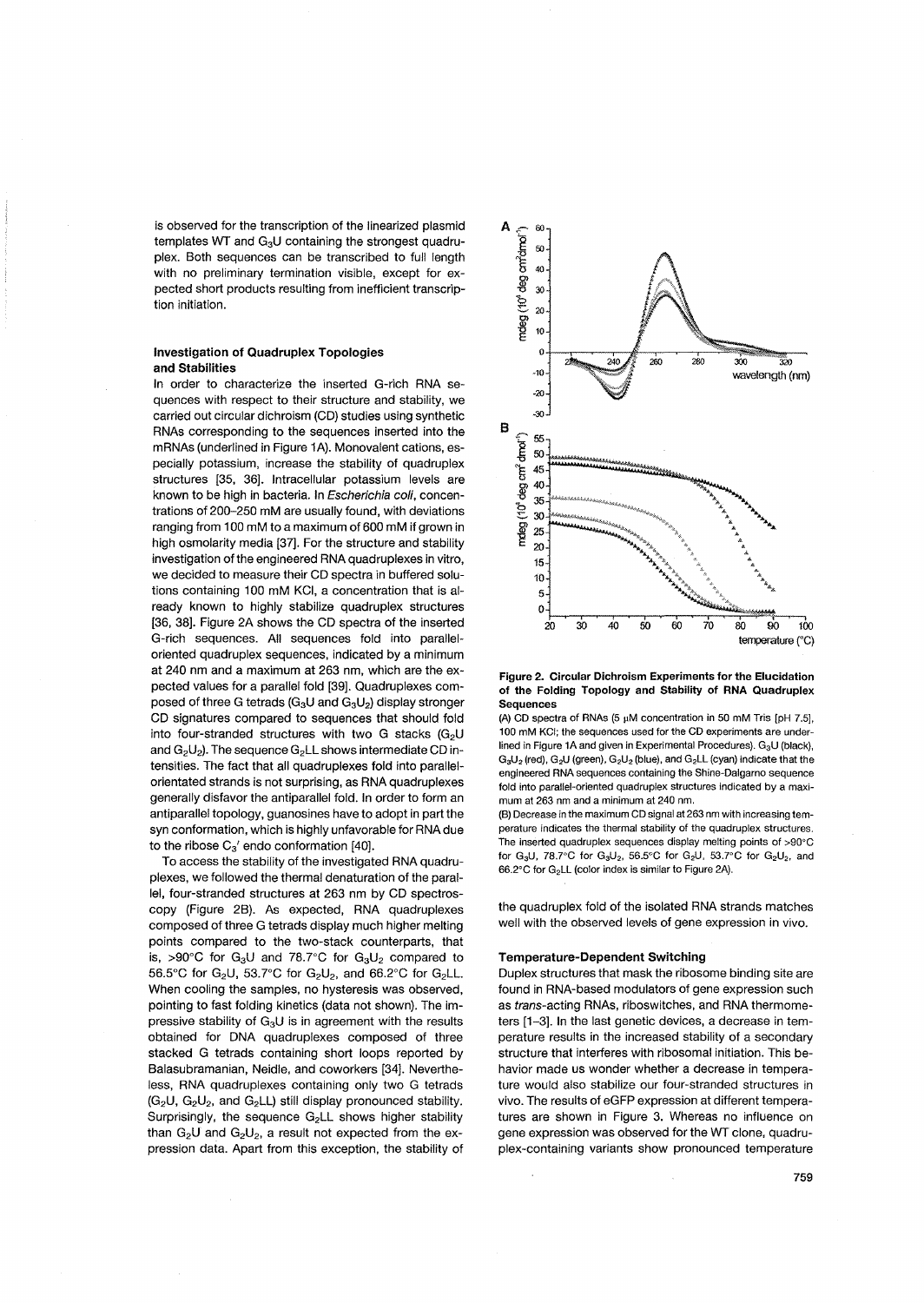

### Figure 3, G Quadruplexes as Artificial Thermoswitches: Temperature Dependence of Gene Expression

(Al Photograph of *E.* coli liquid cultures. Bacteria were grown overnight at the indicated temperatures. Whereas the WT clone displays highly efficient and temperature-independent expression, clones  $G_2U_2$  and  $G_2LL$  show clearly visible temperature dependence.

(B) Absolute fluorescence of eGFP measured in liquid culture. Black columns, 37°C; dark gray, 33.5"C; light gray, 30'C. Error bars reflect the standard deviation of three independent experiments.

dependence. The variants  $G_2U_2$  and  $G_2LL$  show the highest absolute reduction in eGFP expression (50% with respect to the WT expression), while highest relative reduction is observed for the more stable variants  $G_3U_2$ and  $G_2U$  (80% reduction at 30°C compared to 37°C). Interestingly, the variant  $G_2LL$  responds earlier to changes in temperature (see Figure 3A, 33.5°C) compared to the variant  $G_2U_2$ , while both show comparable expression levels at 37°C and 30°C. This finding could be connected to the higher melting temperature as determined by CD spectroscopy, resulting in an earlier onset of quadruplex folding with decreasing temperature.

# **DISCUSSION**

Secondary structures in the form of hairpins masking the ribosome binding site are employed in a variety of mechanisms to modulate gene expression. Only recently, simplified but highly versatile RNA-based mechanisms such as riboswitches and RNA thermometers have been discovered. Here we have shown that four-stranded secondary structures readily fold in vivo and modulate gene

expression if positioned within the RBS. These quadruplex elements provide a novel way to interfere with translational initiation in bacteria. The effects are predictable and tuneable, as interference with gene expression corresponds to the thermal stability of the inserted G quadruplex elements. To the best of our knowledge, with the variant G<sub>3</sub>U we have described the most pronounced effects exhibited by a quadruplex structure in vivo, represented by a 98.6% reduction in gene expression (comparing clones WT and  $G_3U$  grown at 30°C). This finding could be explained by our strategy to deliberately position the fourstranded structures into elements that have to be nonstructured in order to maintain functionality. Interestingly, putative quadruplex-forming sequences are significantly less abundant surrounding the RBS region compared to intergenic and protein-coding sequences in bacterial genomes, as shown by computational approaches. In fact, the likelihood of finding a putative quadruplex-forming sequence surrounding the Shine-Dalgarno sequence and the start codon in E. coli exhibits a sharp drop [41]. Despite the pronounced effects of the variant  $G_3U$ , the less stable variants have also provided novel insights; for example,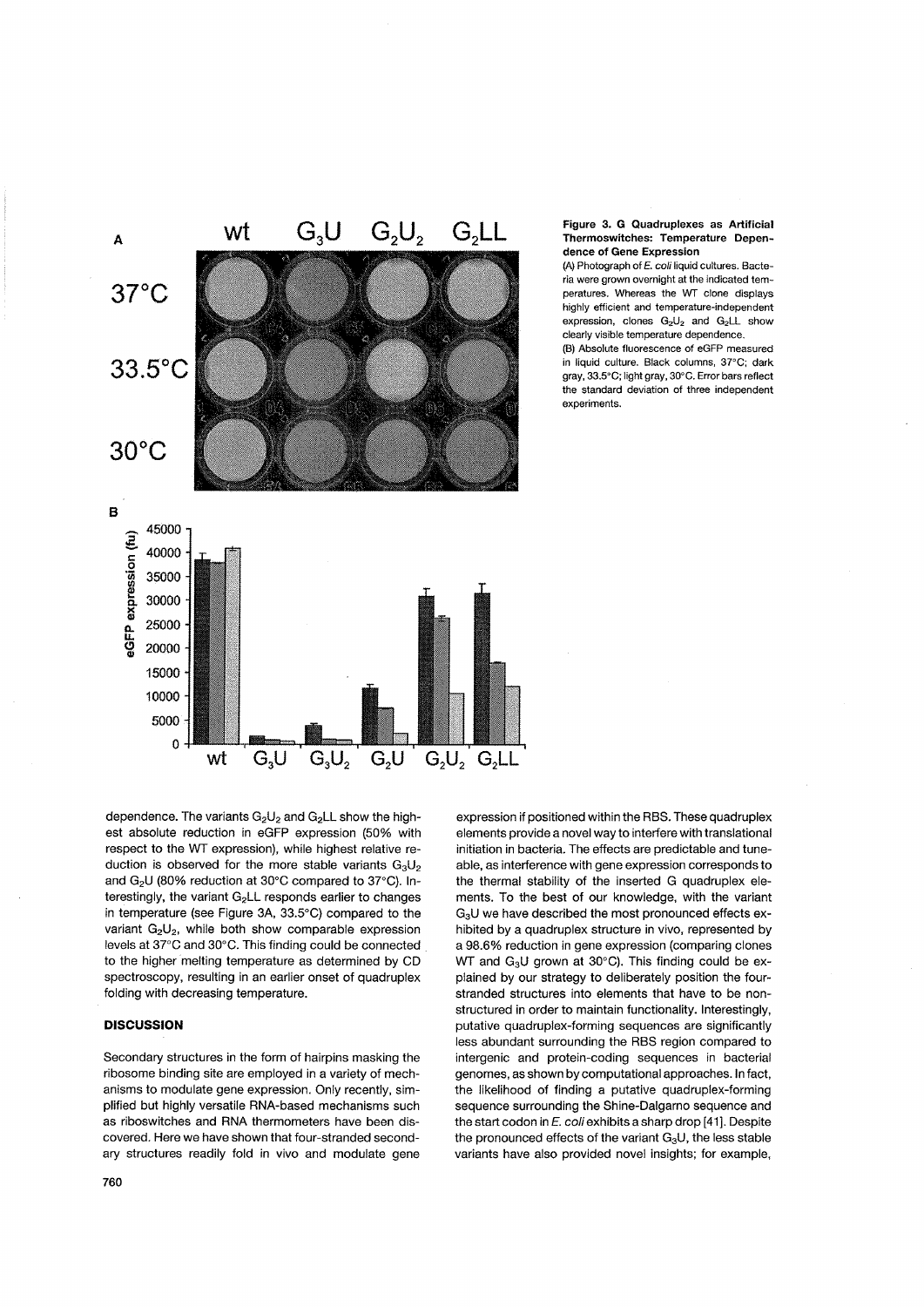quadruplexes composed of only two stacks of G tetrads can have pronounced influence if placed at critical positions, as shown by the dramatic decrease in expression by the variant  $G<sub>2</sub>U$ . This is an important finding, as the number of sequences that could potentially form quadruplexes composed of only two G tetrads found in genomes is considerably higher compared to the corresponding numbers of putative structures consisting of three stacks.

The in vitro CD experiments show that under physiological conditions, very stable RNA quadruplexes can exist. Further evidence pointing at stabilization of four-stranded structures compared to duplex structures comes from studies that have investigated competing structures under conditions of molecular crowding. Within such setups mimicking intracellular conditions, quadruplex folds seem to be favored over duplex folds [42]. The CD data point at RNA quadruplexes that fold into parallel-oriented, propeller-type topologies by traversing the grooves in double-chain reversal loops [43, 44]. Nevertheless, the supposed structures in Figure 1B are only models of potential folds. A more detailed structural investigation is necessary 'to identify the correct structure. The situation is more complicated, as more than one fold is possible due to the presence of more than four G stretches, especially for the less stable sequences consisting of only two G tetrads. To clarify the design, we have tried to reduce the number of G stretches, for example by deleting the last G stretch positioned within the first two codons. Unfortunately, deletion of the G stretch by silent mutations as well as deletion of the complete His tag-encoded N terminus of eGFP had significant effects on eGFP expression even in the WT clone (data not shown). In Figure 1B, we have shown the fold that involves the shortest loops, suggesting the most stable alternative fold, Nevertheless, alternate interactions such as participation of nucleobases other than guanine as well as influences of loop nucleotides can contribute to quadruplex stability and complicates prediction of quadruplex folding [31, 45], This might also be an explanation for the unpredicted behavior of the sequence  $G_2$ LL. In addition, more unstable structures composed of three stacked tetrads might be possible where one corner of guanines within the quadruplex structure is not made up of consecutive guanines [31]. Another possible explanation for the observed discrepancy of in vivo activity and in vitro stability within the variant G2LL could be the potential dimerization of the oligonucleotide in the CD experiments. Such multimeric structures could contribute to the observed stability. In vivo, this effect would likely be insignificant, as much lower effective concentrations are present.

The observed temperature dependence of such quadruplex elements points at the possibility that G-rich structures could function in regulatory processes. Compared to typical hairpin-based RNA thermometers, the measured temperature dependence is less pronounced [12]. On the other hand, one has to take into account that the sequences are likely not optimized to function as temperature switches. Such an optimization could be carried

out by further sequence design or by combinatorial approaches. Nevertheless, the obtained switches  $G_2U_2$ and  $G_2LL$  are very sharp, with drastic reduction in gene expression within a window of only 3.5°C. This is not expected if one takes into account that all quadruplexes remain folded in vitro even at temperatures much higher than 37°C. On the other hand, the CD experiments exclude possible interactions with intracellular components that might weaken the quadruplex folds. The two variants differ in their onset, with G<sub>2</sub>LL displaying the highest change from 37°C to 33.5°C and  $G_2U_2$  from 33.5°C to 30°C. Such artificial switches might prove useful with respect to the latest efforts at defining and constructing standardized and predictable biological tools and elements for the construction of biological devices with novel properties in the emerging field of synthetic biology [46- 48]. Quadruplex structures seem to be well suited for such purposes, as secondary structures of highest stability composed of only very few nucleotides can be designed. In order to implement a very stable quadruplex, only four stretches of three consecutive Gs are necessary, In addition, small loops contribute more to stability than larger ones [34], The DNA sequence 5'-GGGTGGGTGGG TGGG-3' as well as the most stable quadruplex used in the present study ( $G_3U$ ) fold into very stable structures that cannot be melted in aqueous solutions containing potassium [34]. To achieve such stable secondary structures made from classical Watson-Crick-paired hairpins, much longer sequences are required. Such "nucleotideeconomic" modules of structural stability might have useful applications in diverse fields ranging from the above-mentioned synthetic biology to nucleic acid-based therapeutics.

## **SIGNIFICANCE**

The intracellular existence of G quadruplex structures is still controversial, with no direct proof to establish its reality. Nevertheless, much convincing evidence points at the existence and diverse functions of quadruplexes in regulatory processes inside cells. Most studies are concerned with the description of naturally occurring sequences and show moderate effects of quadruplex formation. Here we have demonstrated further evidence of the existence of folded quadruplexes by a strategy orthogonal to preceding studies. Introducing artificial rationally designed sequences into a defined environment enabled us to study effects of quadruplex formation in a bacterial model organism. Our results show for the first time, to our knowledge, that quadruplex sequences can have pronounced influences on gene expression in vivo if placed at a crucial position, such as surrounding the ribosome binding site. The results are significant as well in light of recently discovered RNA-based mechanisms for regulating gene expression in bacteria such as riboswitches, noncoding RNAs, and **RNA** thermometers. The finding that the introduced quadruplexes behave as simplified sensors of temperature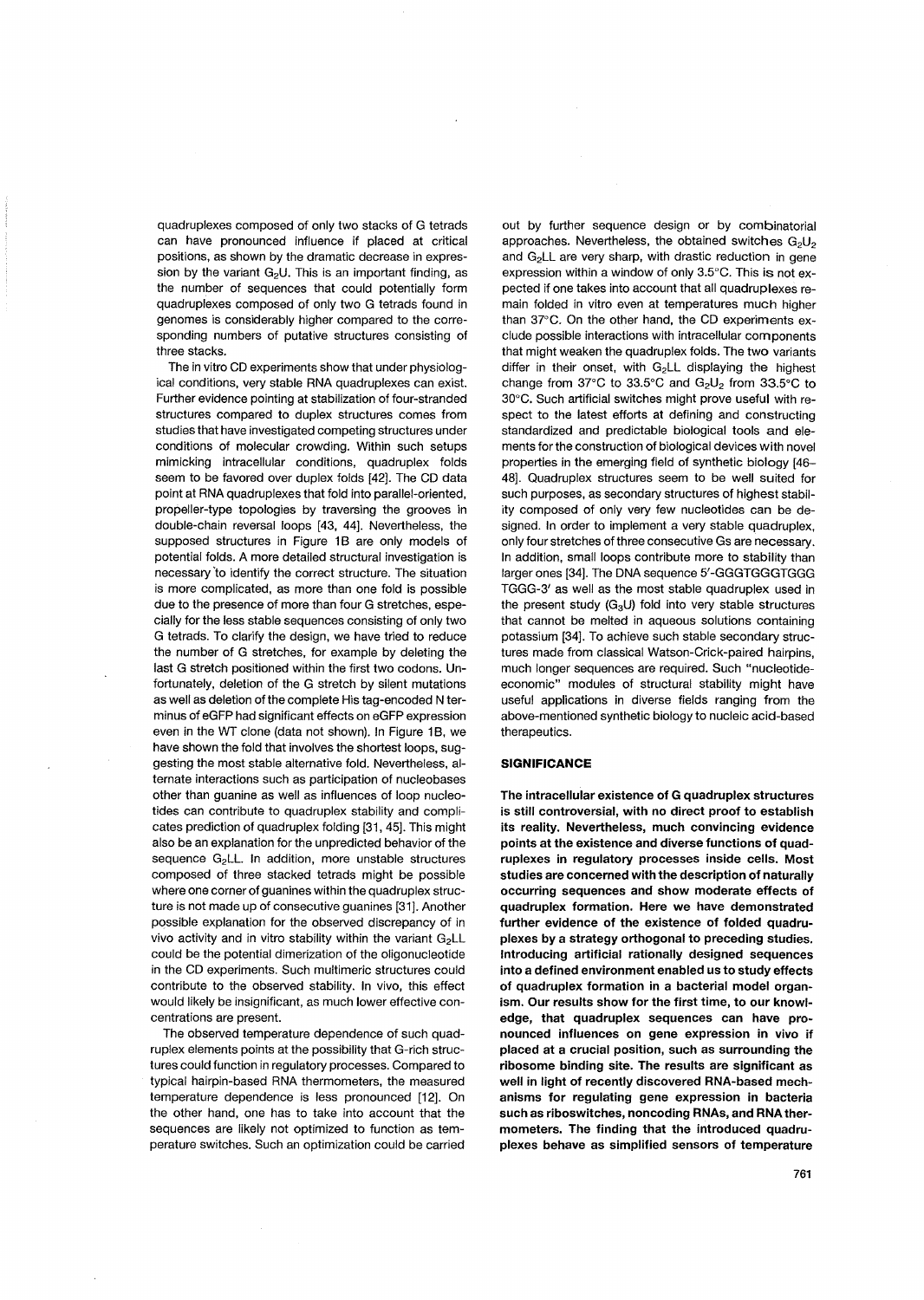**opens up the possibility that quadruplexes might be involved in similar or more sophisticated mechanisms of regulation.** 

#### **EXPERIMENTAL PROCEDURES**

## **Construction of Plasmids**

The G quadruplexes were introduced into the pET16b\_eGFP plasmid (kindly provided by Prof. Dr. M. Scheffner) by performing PCR using the Phusion DNA polymerase (Finzyme) and sequence-specific primers with the designed G quadruplex sequences attached to the primer 5' end (underlined). Prior to PCR, each primer was 5' -phosphorylated using T4 PNK (Fermentas).

The following primers were used: 5'-TTCCCACCCTTAAACAAAAT TA TTTCTAGAGGG-3', 5' -GGAGGGTGGGCATGGGCCATCATCATC ATC-3' (pET16b\_eGFP\_G<sub>3</sub>U); 5'-TTCCCAACCCTAAACAAAATTATTT CTAGAGGG-3', 5' -GGAGGGTTGGGA TGGGCCATCATCATCATC-3' (pET16b\_eGFP \_ G3U,,); 5' -TTCCACCAGTTAAACAAAATTA TTTCTAGAG GG-3', 5' -GGAGGTGGTTCATGGGCCATCATCATCATC-3' (pET16b\_ eGFP\_G<sub>2</sub>U); 5'-ITCCAACCGTTAAACAAAATTATTTCTAGAGGG-3', 5' -GGAGGTTGGTCATGGGCCATCATCATCATC-3' (pET16b\_eGFP\_ G<sub>2</sub>U<sub>2</sub>); 5'-TTCCCACACTTAAACAAAATTATTTCTAGAGGG-3', 5'-GGAGGGTGTGCATGGGCCATCATCATCATC-3' (pET16b\_eGFP\_ G<sub>2</sub>LL).

Following PCR, the template plasmid pET16b\_eGFP was digested using the restriction enzyme Dpnl. PCR products containing the G quadruplex sequences were blunt-end ligated (Quick Ligase; New England Biolabs) and transformed into  $E$ . coli BL21(DE3) gold culture (Stratagene). Single colonies were picked and grown in LB medium supplemented with 100  $\mu$ g ml<sup>-1</sup> carbenecilline (Roth). To confirm successful cloning, the plasmids were isolated (Miniprep kit; QIAGEN) and sequenced (for complete sequences, see the Supplemental Data).

## **eGFP Expression Studies**

Bacteria were grown in LB medium supplemented with 100 uo ml<sup>-1</sup> carbenecilline at 37"C, 33.5'C, and 30'C until outgrown. One hundred microliters of each culture was transferred into 96-well microplates and the fluorescence of the expressed eGFP (excitation wavelength = 488 nm, emission wavelength = 535 nm) was determined using a TECAN M200 plate reader. For background subtraction, an E. coli BL21(DE3) gold culture not expressing eGFP was treated equally.

#### **CD Spectroscopy**

CD measurements were made of RNA oligonucleotides synthesized using standard phosphoramitide solid-phase chemistry with the following sequences:

G3U: 5' -GGGUGGGAAGGAGGGUGGGCAUGGG-3', G3U2: 5' -GGGUUGGGAAGGAGGGUUGGGAUGGG-3', G2U: 5' -GGUGGAAGGAGGUGGUUCAUGGG-3', G<sub>2</sub>U<sub>2</sub>: 5'-GGUUGGAAGGAGGUUGGUCATGGG-3' G2LL: 5' -GUGUGGGAAGGAGGGUGUGCAUGGG-3'.

RNA samples were prepared at  $5 \mu$ M concentration in diethylpyrocarbonate-treated water buffered with 50 mM Tris-HCI (pH 7.5), 100 mM KCI. Oligonucleotides were annealed by heating to 95'C for 5 min followed by slow cooling to 20'C over 16 hr. CD spectra were recorded on a Jasco 715 spectrometer in cuvettes with a 1 cm path length, resolution of 0.5 nm, band width of 1.0 nm, and speed of 20 nm/min at 25°C. Each spectrum was accumulated five times and averaged. For thermal denaturation studies, the sample was heated from 20°C to 90°C with a heating rate of 1°C min<sup>-1</sup>. The CD signal at 263 nm was recorded every 1°C and the melting temperature was obtained by determining the temperature at the half-maximum decrease of the signal.

#### **ACKNOWLEDGMENTS**

J.S.H. gratefully acknowledges the VolkswagenStiftung for funding a Lichtenberg Professorship. We thank Martin Scheffner and group members for the pET16\_eGFP expression construct, Astrid Joachimi and Marijke Baldock for excellent technical assistance, and Diana P.N. Goncalves for helpful discussions.

### **REFERENCES**

- 1. Grundy, F.J., and Henkin, T.M. (2006). From ribosome to riboswitch: control of gene expression in bacteria by RNA structural rearrangements. Crit. Rev. Biochem. Mol. BioI. 41, 329-338.
- 2. Grundy, F.J., and Henkin, T.M. (1993). tRNA as a positive regulator of transcription antitermination in B. subtilis. Cell 74,475-482.
- 3. Winkler, W.C., and Breaker, R.R. (2005). Regulation of bacterial gene expression by riboswitches. Annu. Rev. Microbiol. 59, 487- 517.
- 4. Altuvia, S., Zhang, A., Argaman, L., Tiwari, A., and Storz, G. (1998). The Escherichia coli OxyS regulatory RNA represses fhlA translation by blocking ribosome binding. EMBO J. 17, 6069-6075.
- 5. Tucker, B.J., and Breaker, R.R (2005). Riboswitches as versatile gene control elements. Curr. Opin. Struct. Biol. 15, 342-348.
- 6. Schlax, P.J., and Worhunsky, D.J. (2003). Translational repression mechanisms in prokaryotes. Mol. Microbiol. 48, 1157-1169.
- 7. Shultzaberger, RK., Bucheimer, RE., Rudd, K.E., and Schneider, T.D. (2001). Anatomy of Escherichia coli ribosome binding sites. J. Mol. BioI. 313, 215-228.
- 8. Laursen, B.S., Sorensen, H.P., Mortensen, K.K., and Sperling-Petersen, H.U. (2005). Initiation of protein synthesis in bacteria. Microbiol. Mol. BioI. Rev. 69, 101-123.
- 9. Nou, X., and Kadner, RJ. (2000). Adenosylcobalamin inhibits ribosome binding to btuB RNA. Proc. Natl. Acad. Sci. USA 97, 7190- 7195.
- 10. Winkler, W., Nahvi, A., and Breaker, R.R. (2002). Thiamine derivatives bind messenger RNAs directly to regulate bacterial gene expression. Nature 419, 952-956.
- 11. Chowdhury, S., Maris, C., AIIain, F.H., and Narberhaus, F. (2006). Molecular basis for temperature sensing by an RNA thermometer. EMBO J. 25, 2487-2497.
- 12. Chowdhury, S., Ragaz, C., Kreuger, E., and Narberhaus, F. (2003). Temperature-controlled structural alterations of an RNA thermometer. J. BioI. Chem. 278, 47915-47921.
- 13. Majdalani, N., Vanderpool, C.K., and Gottesman, S. (2005). Bacterial small RNA regulators. Crit. Rev. Biochem. Mol. BioI. 40, 93- 113.
- 14. Storz, G., Altuvia, S., and Wassarman, K.M. (2005). An abundance of RNA regulators. Annu. Rev. Biochem. 74, 199-217.
- 15. Lee, J.S., Latimer, L.J., Haug, B.L., Pulleyblank, D.E., Skinner, D.M., and Burkholder, G.D. (1989). Triplex DNA in plasmids and chromosomes. Gene 82, 191-199.
- 16. Sundquist, W.I., and Klug, A. (1989). Telomeric DNA dimerizes by formation of guanine tetrads between hairpin loops. Nature 342, 825-829.